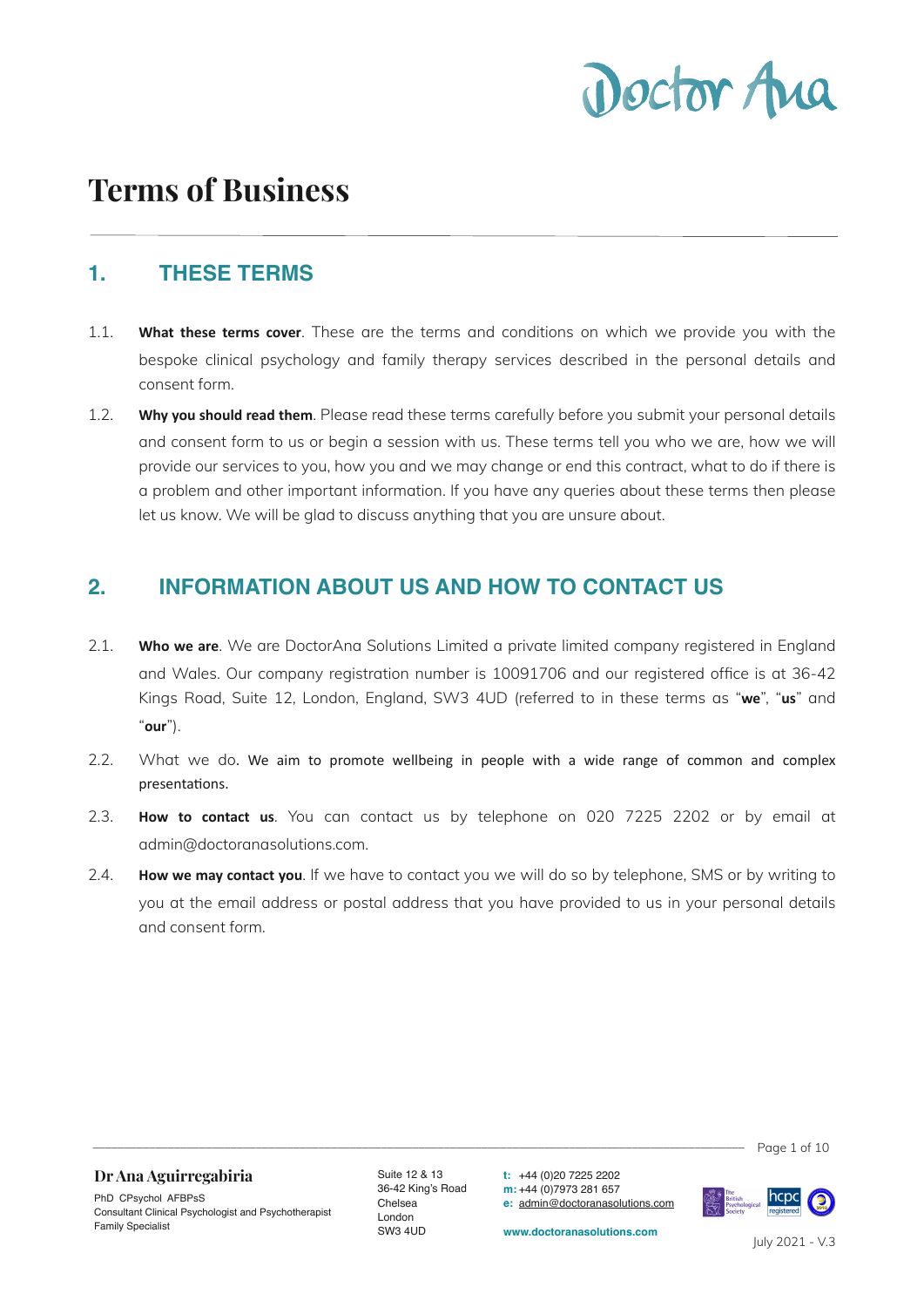### **3. OUR CONTRACT WITH YOU**

- 3.1. Initial enquiries. You can make a request to discuss how we can help with a particular issue by submitting an online enquiry through our website or by contacting us. We will then arrange a first meeting with you to exchange relevant information and agree a plan including a timescale estimate for our support. The first meeting will be an exploratory discussion and is free of charge.
- 3.2. How to make a booking. If you would like to book an appointment with us following the first meeting then we will send you a personal details and consent form for you to complete, sign and return to us. The personal details and consent form will outline the plan that we have agreed and details of our fees. If anything in that form is unclear then please let us know.
- 3.3. **How we will confirm your booking**. Our acceptance of your booking will take place when we email you to offer a time and date for the first session and follow up appointments in accordance with the plan. In this email we will confirm that we have received your signed personal details and consent form, at which point a contract will come into existence between you and us.
- 3.4. **If we cannot accept your booking**. If we are unable to accept your booking, we will inform you of this in writing or over the phone and will not charge you for the service. This might be because of unexpected limits on our resources which we could not reasonably plan for or because we are unable to meet a particular deadline you have specified.

#### **4. PROVIDING THE SERVICES**

- 4.1. When we will provide the services. We will provide the services to you in accordance with the plan set out in the personal details and consent form subject to these terms of business.
- 4.2. **Responsibility for conduct of the services**. We will allocate a professional in our team to work with you based on their area of specialism and experience with reference to your particular needs. A consultant clinical psychologist will have overall responsibility for your care and will be available for consultation if required. Such person may be assisted by one or more suitably qualified members of staff. We will keep you informed as to who will be working with you.

 $\frac{1}{2}$  Page 2 of 10

#### **Dr Ana Aguirregabiria**

PhD CPsychol AFBPsS Consultant Clinical Psychologist and Psychotherapist Family Specialist

Suite 12 & 13 36-42 King's Road Chelsea London SW3 4UD

**t:** +44 (0)20 7225 2202 **m:** +44 (0)7973 281 657 **e:** [admin@doctoranasolutions.com](mailto:admin@doctoranasolutions.com)

**www.doctoranasolutions.com**

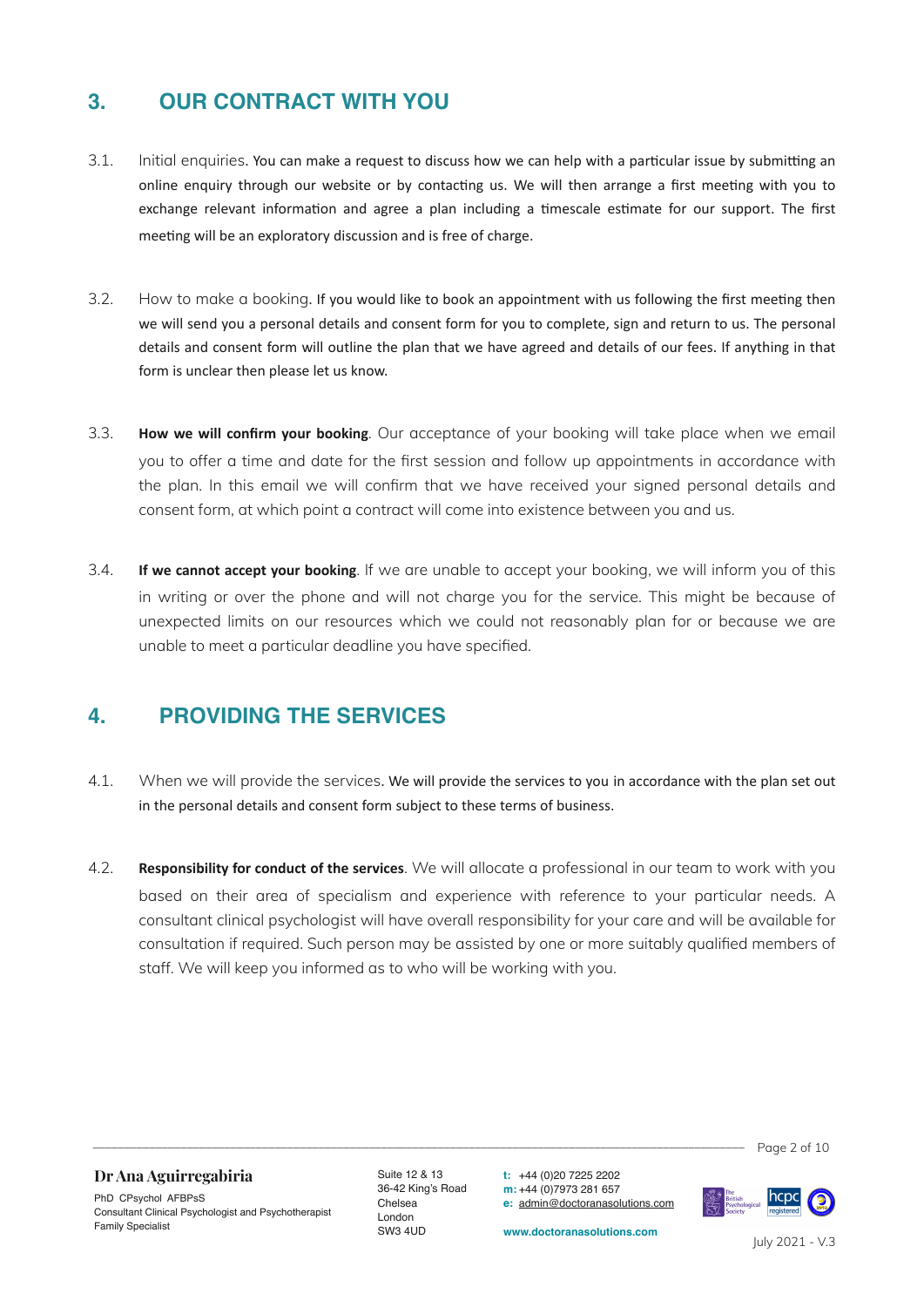- 4.3. **We are not responsible for delays outside our control**. If our provision of the services is delayed by an event outside our control (for example due to an epidemic, pandemic or any law or actions taken by the government or a public authority) then we will contact you as soon as possible to let you know and we will take steps to minimise the effect of the delay (such as by rearranging the date and time or format of the session with you for example by converting an in-person visit to an online session). Provided we do this we will not be liable for delays caused by the event, but if there is a risk of substantial delay you may contact us to end the contract and receive a refund for any services you have paid for in advance but not received.
- 4.4. **What will happen if you do not give required information to us**. We may need certain information from you so that we can provide the services to you, for example, medical records from your GP. We will request this information from you where and when necessary. If you do not give us the necessary information or consent within a reasonable time of us asking for it, or if you give us incomplete or incorrect information, we may either end the services or make an additional charge of a reasonable sum to compensate us for any extra work that is required as a result. We will not be responsible for any delays or the services not rendering the best possible outcome for you if this is caused by you not giving us the information or consent we need within a reasonable time of us asking for it.
- 4.5. **We may suspend the services if you do not pay**. If you do not pay us for the services when you are supposed to and you still do not make payment within thirty (30) days of us reminding you that payment is due, we may suspend the services until you have paid us the outstanding amounts. We will contact you to tell you we are suspending the services.

### **5. YOUR RIGHTS TO END THE CONTRACT**

- 5.1. **Ending the contract because of something we have done or are going to do**. If you are ending a contract for a reason set out at clauses 5.1.1 to 5.1.4 below this contract will end immediately and we will refund you in full for any services which have been paid for in advance but which have not been provided and you may also be entitled to compensation. The reasons are:
	- 5.1.1. we have told you about an upcoming change to the service or these terms which you do not agree to;
	- 5.1.2. we have told you about an error in the price or description of the services and you do not wish to proceed;
	- 5.1.3. there is a risk that the services may be significantly delayed because of events outside our control; or
	- 5.1.4. you have a legal right to end the contract because of something we have done wrong.

 $\overline{\phantom{a}}$  Page 3 of 10

#### **Dr Ana Aguirregabiria**

PhD CPsychol AFBPsS Consultant Clinical Psychologist and Psychotherapist Family Specialist

Suite 12 & 13 36-42 King's Road Chelsea London SW3 4UD

**t:** +44 (0)20 7225 2202 **m:** +44 (0)7973 281 657 **e:** [admin@doctoranasolutions.com](mailto:admin@doctoranasolutions.com)

**www.doctoranasolutions.com**

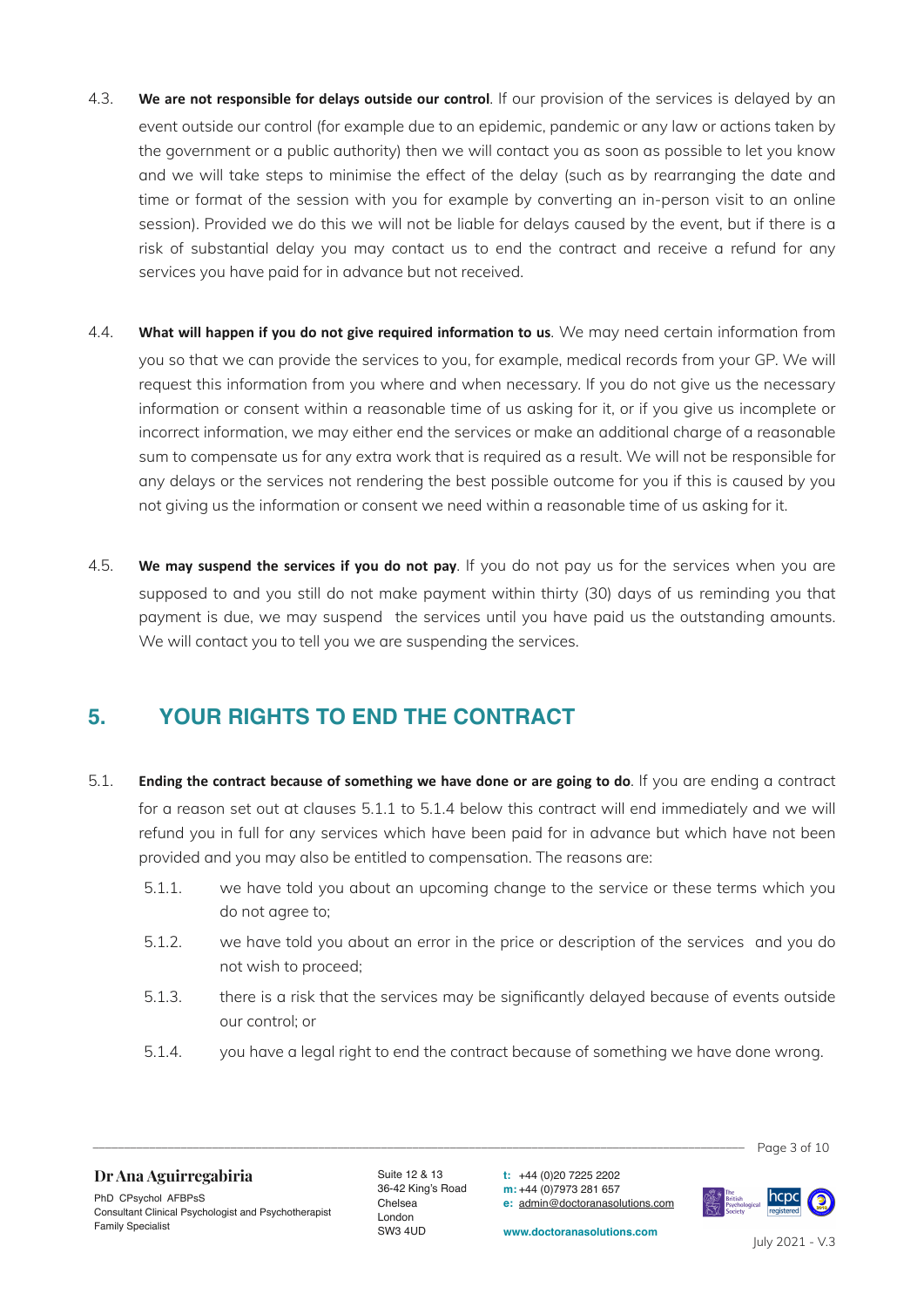## **6. HOW TO END THIS CONTRACT WITH US**

- 6.1. **Tell us you want to end this contract**. To end this contract for services with us, please let us know by telephone on 020 7225 2202 or by email at admin@doctoranasolutions.com. Please provide your name, phone number, home address, email address and details of the booking.
- 6.2. **Refunds and witholdings**. We will refund you the cost of any sessions that have been paid for in advance but which have not been carried out provided that you notify us that you want to end the services more than 24 hours ahead of the agreed time for the relevant session(s). The fees for a session will be payable in full in respect of any sessions that have been missed (in part or in whole) for any reason or those which have been cancelled within 24 hours of the time agreed for the session.
- 6.3. **How we will refund you**. Subject to clause 6.2 we will refund you the price you paid for the services in advance by the method you used for payment within 14 days of you telling us that you want to end the services.

### **7. HOW TO RESCHEDULE A SESSION**

- 7.1. How to reschedule a session. To reschedule a session please contact us by telephone on 020 7225 2202 or by email at admin@doctoranasolutions.com. You will need to provide your name, phone number, home address, email address and details of the booking.
- 7.2. Rescheduling at short notice and missed sessions. The fees for a session will be payable in full in respect of any sessions that have been missed (in part or in whole) for any reason or those which have been rescheduled within 24 hours of the time agreed for the session.

#### **8. OUR RIGHTS TO END THIS CONTRACT**

- 8.1. **We may end this contract if you break it**. We may end this contract for services at any time by writing to you if:
	- 8.1.1. you do not make any payment to us when it is due and you still do not make payment within thirty (30) days of us reminding you that payment is due; and
	- 8.1.2. you do not, within a reasonable time of us asking for it, provide us with information that is necessary for us to provide the services, for example, the information and approvals requested in the personal details and consent form.

 $\frac{1}{2}$  Page 4 of 10

#### **Dr Ana Aguirregabiria**

PhD CPsychol AFBPsS Consultant Clinical Psychologist and Psychotherapist Family Specialist

Suite 12 & 13 36-42 King's Road Chelsea London SW3 4UD

**t:** +44 (0)20 7225 2202 **m:** +44 (0)7973 281 657 **e:** [admin@doctoranasolutions.com](mailto:admin@doctoranasolutions.com)

**www.doctoranasolutions.com**

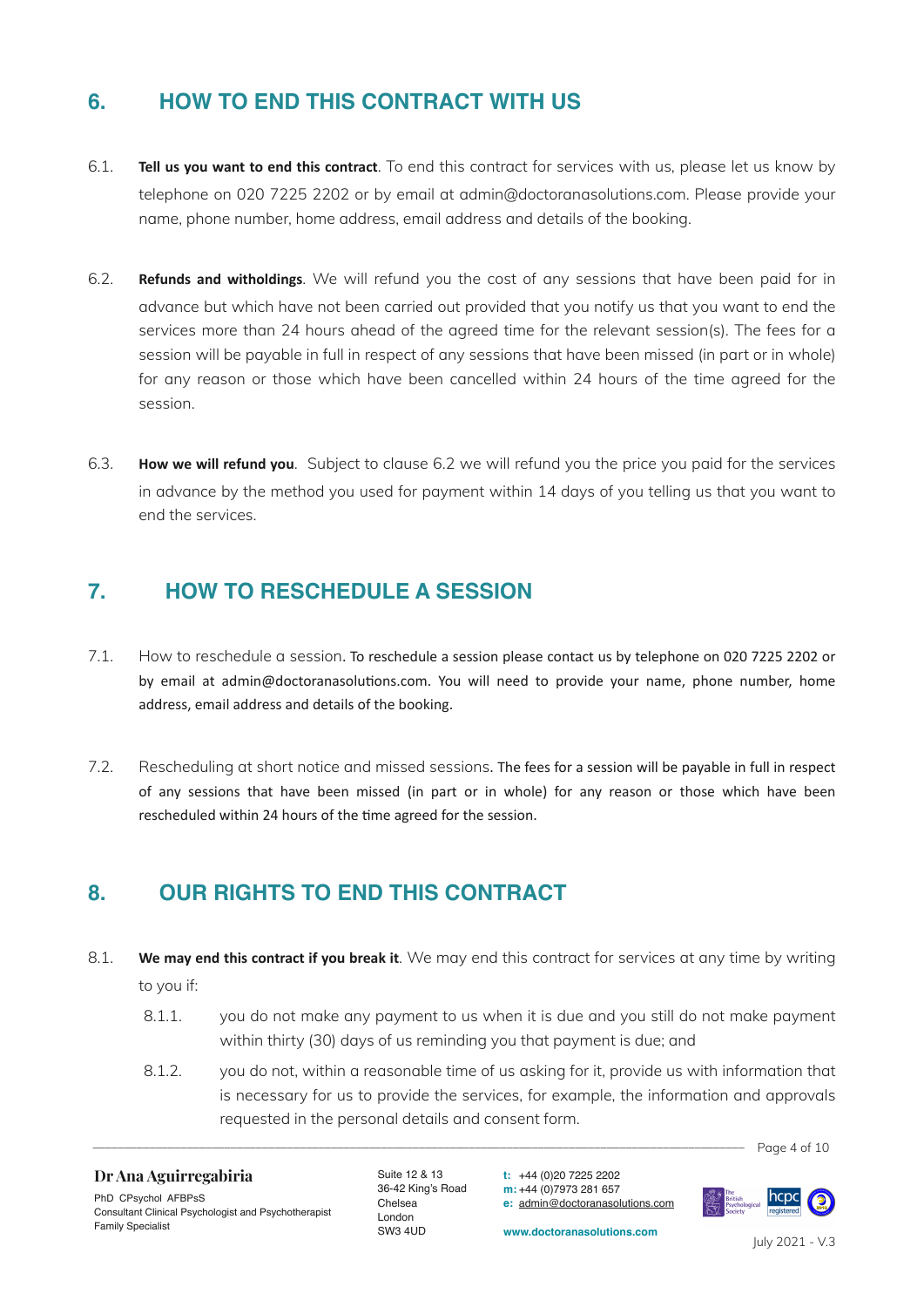- 8.2. **You must compensate us if you break this contract**. If we end this contract in the situations set out in clause 8.1 we will refund any money you have paid in advance for services we have not provided but we may deduct or charge you reasonable compensation for the net costs we will incur as a result of your breaking the contract.
- 8.3. **We may withdraw the services**. We may write to you to let you know that we are going to stop providing the services. We will let you know at least fourteen (14) days in advance of our stopping the services and will refund any sums you have paid in advance for services which will not be provided.

### **9. IF THERE IS A PROBLEM WITH THE SERVICES**

- 9.1. **How to tell us about problems**. We hope that you are entirely satisfied with the way in which we provide the services to you. If at any time you would like to discuss with us how our services to you could be improved, or if you are dissatisfied with any aspect of the services you are receiving, please complete a complaints form available at www.doctoranasolutions.com and return a copy of it to us by email at admin@doctoranasolutions.com. We will usually respond to a complaint within 14 days of the date of receipt.
- 9.2. Complaints. You have the right to make a complaint at any time to the Health and Care Professionals Council ("HCPC") a national register of health and care professionals (www.hcpc-uk.org). We would, however, appreciate the chance to deal with your concerns before you approach the HCPC so please contact us in the first instance.

#### **10. OUR FEES AND PAYMENT**

- 10.1. Calculation of our fees. Please note that our fees:
	- 10.1.1. will be calculated on the basis of the hourly or daily charging rates as set out in price list that we send you prior to confirming your booking (the "**price list**");
	- 10.1.2. will include the cost of ancillary expenses such as tests which will be charged at the set prices detailed in the price list;
	- 10.1.3. will take account of the nature, complexity and urgency of the matter, the degree of specialist knowledge required and any other relevant considerations such as travelling time where agreed; and

#### **Dr Ana Aguirregabiria**

PhD CPsychol AFBPsS Consultant Clinical Psychologist and Psychotherapist Family Specialist

Suite 12 & 13 36-42 King's Road Chelsea London SW3 4UD

 $\overline{P}$   $\overline{P}$   $\overline{P}$   $\overline{P}$   $\overline{P}$   $\overline{P}$   $\overline{P}$   $\overline{P}$   $\overline{P}$   $\overline{P}$   $\overline{P}$   $\overline{P}$   $\overline{P}$   $\overline{P}$   $\overline{P}$   $\overline{P}$   $\overline{P}$   $\overline{P}$   $\overline{P}$   $\overline{P}$   $\overline{P}$   $\overline{P}$   $\overline{P}$   $\overline{P}$   $\overline{$ 

**t:** +44 (0)20 7225 2202 **m:** +44 (0)7973 281 657 **e:** [admin@doctoranasolutions.com](mailto:admin@doctoranasolutions.com)

**www.doctoranasolutions.com**

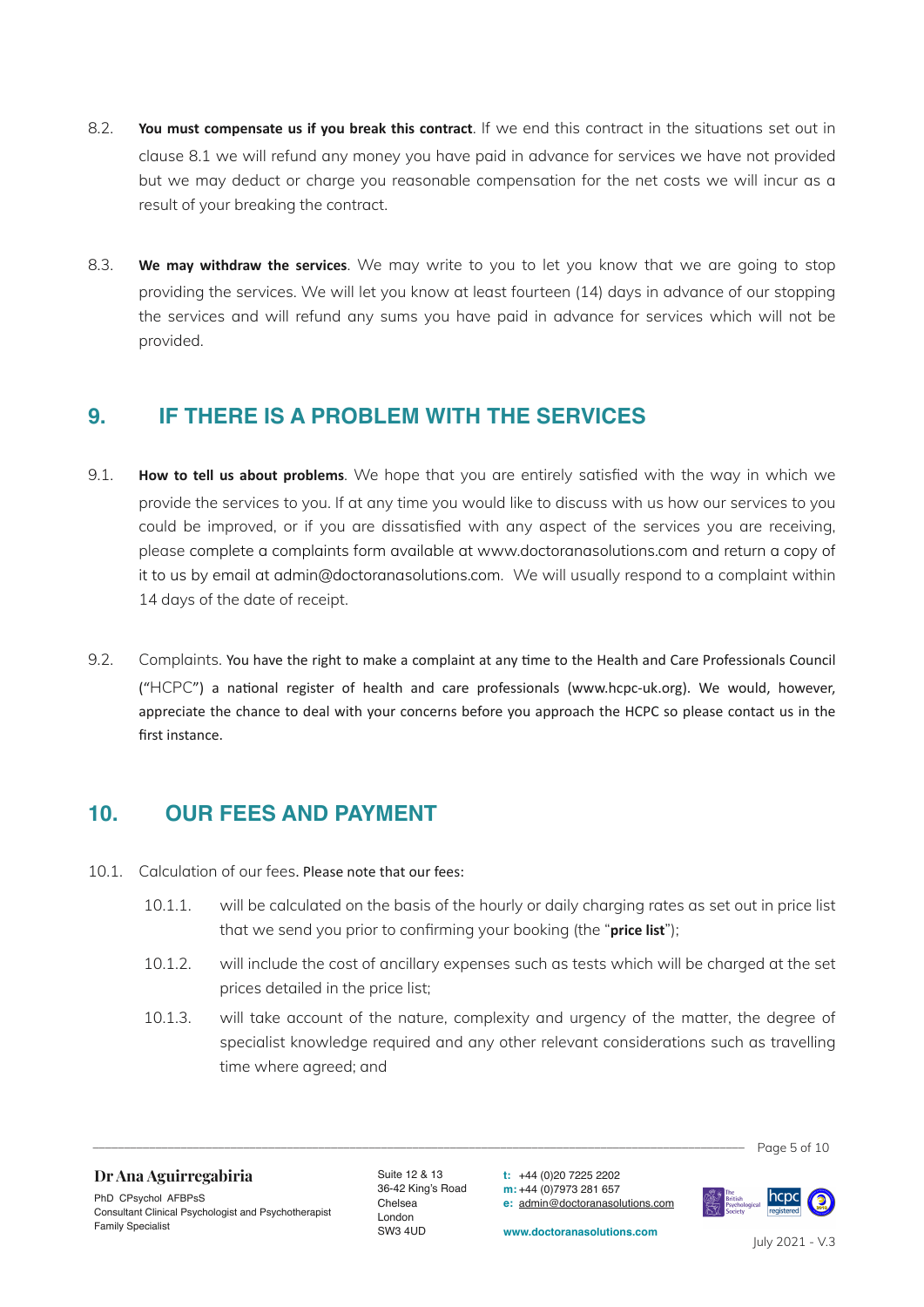- 10.1.4. are not dependent on the outcome of the matter and must be paid in full regardless of whether a course of sessions complete or an objective succeeds.
- 10.2. How we work. We will agree with you how the services will be charged in advance of the start date of the plan, namely on a time and materials basis with reference to a costs estimate or on the basis of a fixed fee for a support package. We will confirm this to you in writing.
- 10.3. Estimated fees. If applicable, we will provide you with an estimate or forecast of the fees that are likely to be incurred. We will let you know before the fees we incur exceed the amount estimated. The estimate of the fees will be based on the assumption that we have timely access to the information and personnel that are required by us to complete the services in a cost effective manner. We will advise you of delays or unexpected problems as they arise and will notify you of their likely effect on any fees estimate provided to you.
- 10.4. Estimated fees are not binding on us. Unless otherwise agreed in writing, provision of an estimation or forecast of fees shall not be binding on us and does not indicate a commitment to carry out the work for a fixed fee or within a fixed timeframe.
- 10.5. Fixed fees. Prior to starting the work we may agree fixed fee to carry out the services that set out in the personal details and consent form.
- 10.6. **Where to find the details of our hourly or daily charging rates**. Our hourly or daily charging rates for the calculation of the fees (which exclude VAT) will be indicated on the price list that we send to you. We take all reasonable care to ensure that such charging rates advised to you are correct. However please see clause 10.7 for what happens if we discover an error in the charging rates advised to you.
- 10.7. **What happens if we got the price wrong?** It is always possible that, despite our best efforts, our prices may be displayed incorrectly. We will normally check the price list before accepting your booking so that, where the correct price at your booking date is less than our stated price at your booking date, we will charge the lower amount. If the correct price at your booking date is higher than the price stated to you, we will contact you for your instructions before we proceed with your planned sessions. If we accept and process your booking where a pricing error is obvious and unmistakeable and could reasonably have been recognised by you as a mispricing, we may end this contract and refund you any sums you have paid in advance.
- 10.8. When you must pay and how you must pay. Payment of the fees can be made by debit card (without surcharge) or by credit card (in which case a surcharge of 3% on the amount payable will apply).

 $\frac{1}{2}$  Page 6 of 10

#### **Dr Ana Aguirregabiria**

PhD CPsychol AFBPsS Consultant Clinical Psychologist and Psychotherapist Family Specialist

Suite 12 & 13 36-42 King's Road Chelsea London SW3 4UD

**t:** +44 (0)20 7225 2202 **m:** +44 (0)7973 281 657 **e:** [admin@doctoranasolutions.com](mailto:admin@doctoranasolutions.com)

**www.doctoranasolutions.com**

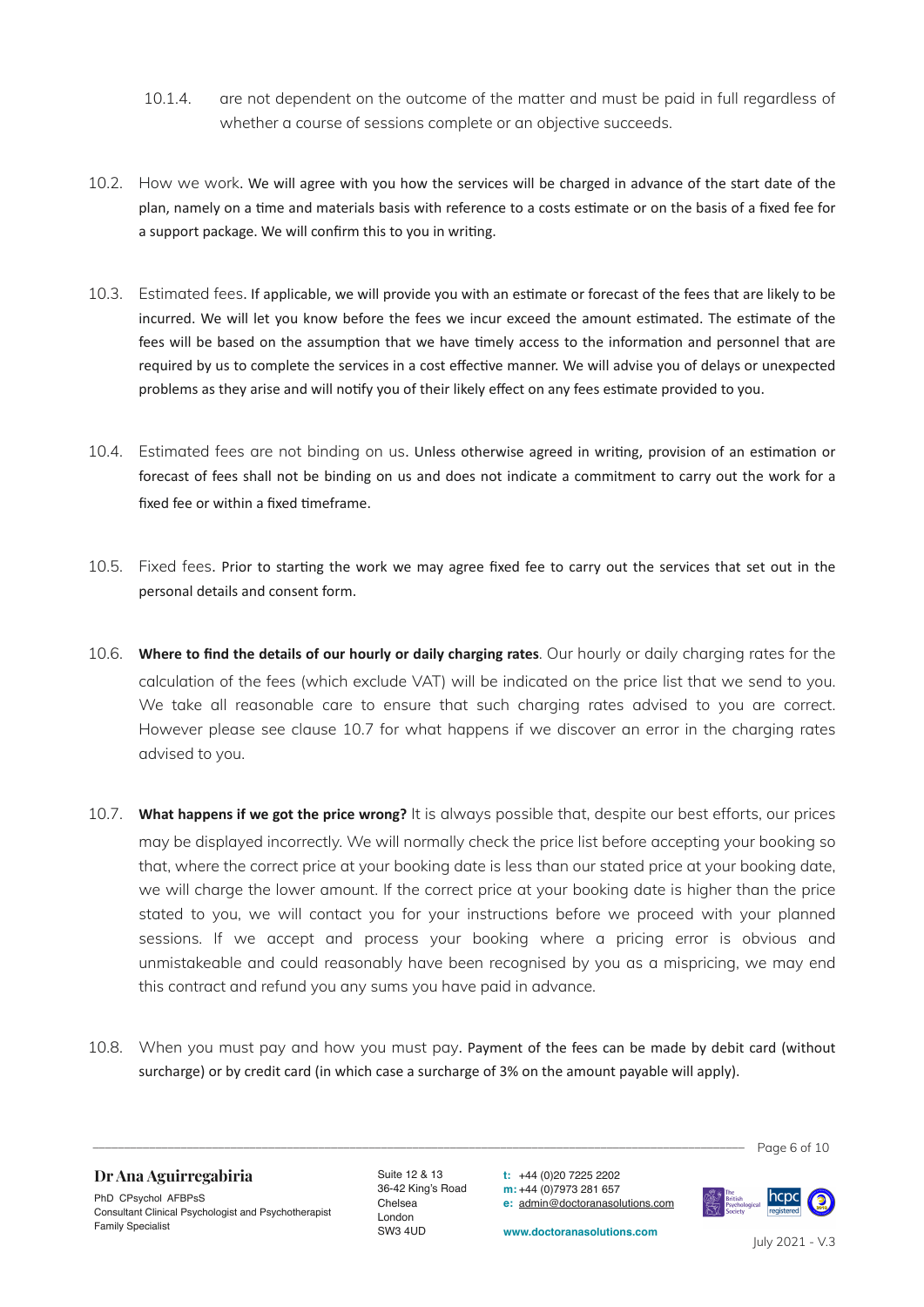- 10.8.1. Unless we agree otherwise in writing, you must pay 100% of the fees or such other contribution towards the fees as we may specify prior to the first session taking place.
- 10.8.2. We will invoice you for the price of the services on the date that we confirm acceptance of your booking. Each invoice is payable in full on delivery in pounds sterling.
- 10.9. Payment of our fees by insurers or other third parties. If we agree in writing that our fees can be paid by a third party (such as an insurer), you will remain liable to pay our fees until they have been paid in full by the third party. If we agree to accept payment from a third party and the third party fails to pay us promptly or at all, you must pay the fees when we ask you to do so.
- 10.10. **We can charge interest if you pay late**. If you do not make any payment to us within thirty (30) days of the due date we may charge interest to you on the overdue amount at the rate of 4% a year above the base lending rate of Bank of England from time to time. This interest shall accrue on a daily basis from the due date until the date of actual payment of the overdue amount, whether before or after judgment. You must pay us interest together with any overdue amount.
- 10.11. **What to do if you think an invoice is wrong**. If you think an invoice is wrong please contact us promptly to let us know. You will not have to pay any interest until the matter is resolved. Once the matter is resolved we will charge you interest on correctly invoiced sums from the original due date.

# **11. OUR RESPONSIBILITY FOR LOSS OR DAMAGE SUFFERED BY YOU**

- 11.1. **We are responsible to you for foreseeable loss and damage caused by us**. If we fail to comply with these terms, we are responsible for loss or damage you suffer that is a foreseeable result of our breaking this contract or our failing to use reasonable care and skill. Loss or damage is foreseeable if either it is obvious that it will happen or if, at the time the contract was made, both we and you knew it might happen, for example, if you discussed it with us during the first meeting.
- 11.2. **We do not exclude or limit in any way our liability to you where it would be unlawful to do so**. This includes liability for death or personal injury caused by our negligence or the negligence of our employees, agents or subcontractors; for fraud or fraudulent misrepresentation; or for breach of your legal rights in relation to the services.

 $\frac{1}{2}$  Page 7 of 10

#### **Dr Ana Aguirregabiria**

PhD CPsychol AFBPsS Consultant Clinical Psychologist and Psychotherapist Family Specialist

Suite 12 & 13 36-42 King's Road Chelsea London SW3 4UD

**t:** +44 (0)20 7225 2202 **m:** +44 (0)7973 281 657 **e:** [admin@doctoranasolutions.com](mailto:admin@doctoranasolutions.com)

**www.doctoranasolutions.com**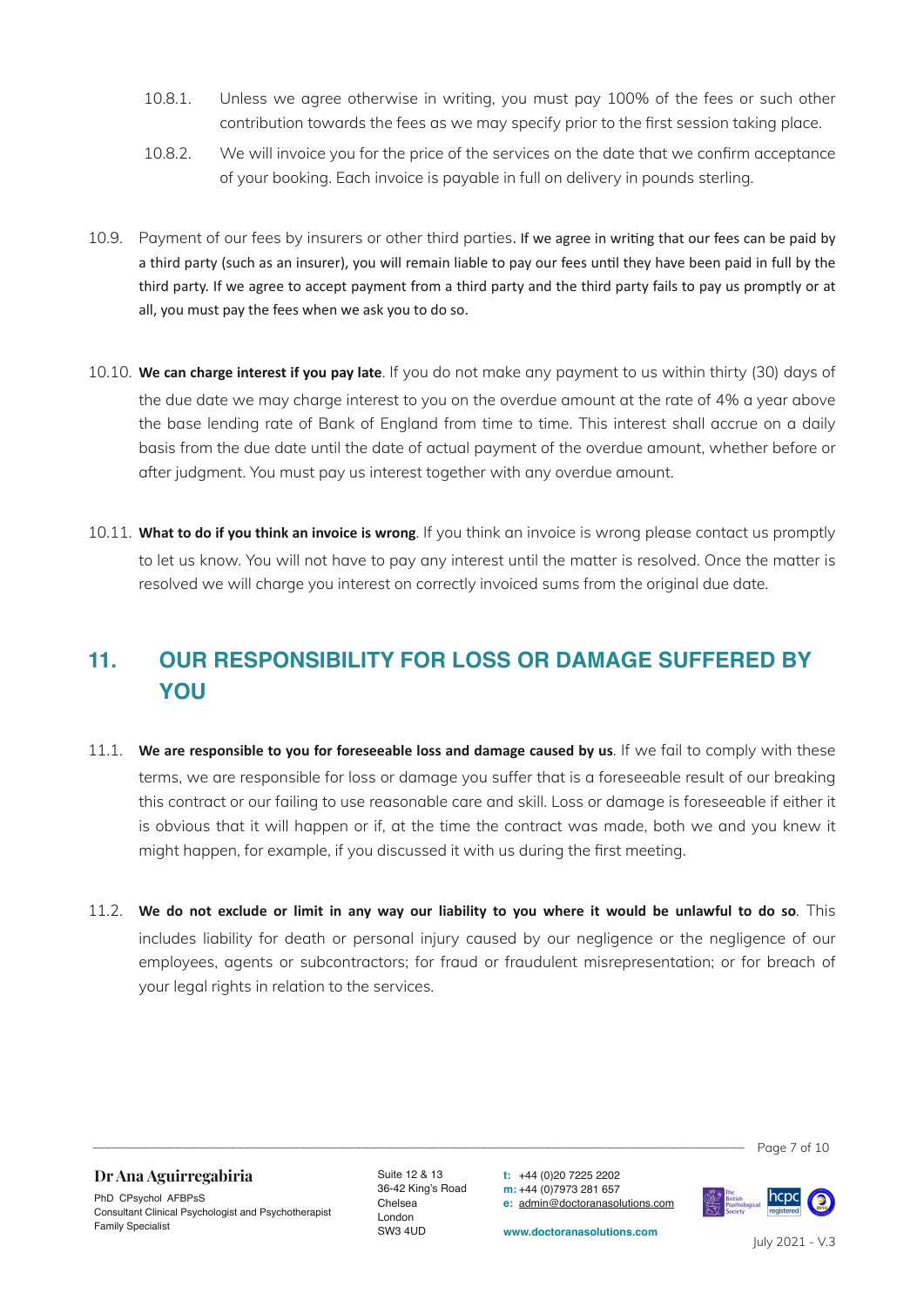- 11.3. **When we are liable for damage to your property**. If we are providing services in your property, we will make good any damage to your property caused by us while doing so. However, we are not responsible for the cost of repairing any pre-existing faults or damage to your property that we discover while providing the services.
- 11.4. **We are not liable for business losses**. We only provide the services for domestic and private use. If you use the services for any commercial purpose we will have no liability to you for any loss of profit, loss of business, business interruption, or loss of business opportunity.

### **12. DISCLAIMERS**

- 12.1. Your wellbeing. Please keep in mind that you are fully responsible for your physical, mental and emotional wellbeing at all times, including all of your decisions.
- 12.2. Limitations of our services. It is important for you to remember that the services are not a substitute for professional advice from legal, medical (other than clinical psychology), financial, business, spiritual or other qualified professionals and that you are solely responsible for obtaining any relevant professional advice and making your own decisions in these matters.
- 12.3. We cannot guarantee specific outcomes or results. The achievement of your objectives requires certain efforts and co-operation from you (for example we will need you to be open about yourself and the relevant issues during the sessions). We cannot guarantee that the services will deliver specific outcomes or results.

### **13. HOW WE MAY USE YOUR PERSONAL INFORMATION**

We will only use your personal information as set out in our privacy policy at www.doctoranasolutions.com and in accordance with applicable data protection laws.

### **14. CONFIDENTIALITY**

14.1. We keep confidential any information that you disclose to us, through any medium whether as part of the first meeting or during the course of a session ("**confidential information**").

 $\frac{1}{2}$  Page 8 of 10

**Dr Ana Aguirregabiria**

PhD CPsychol AFBPsS Consultant Clinical Psychologist and Psychotherapist Family Specialist

Suite 12 & 13 36-42 King's Road Chelsea London SW3 4UD

**t:** +44 (0)20 7225 2202 **m:** +44 (0)7973 281 657 **e:** [admin@doctoranasolutions.com](mailto:admin@doctoranasolutions.com)

**www.doctoranasolutions.com**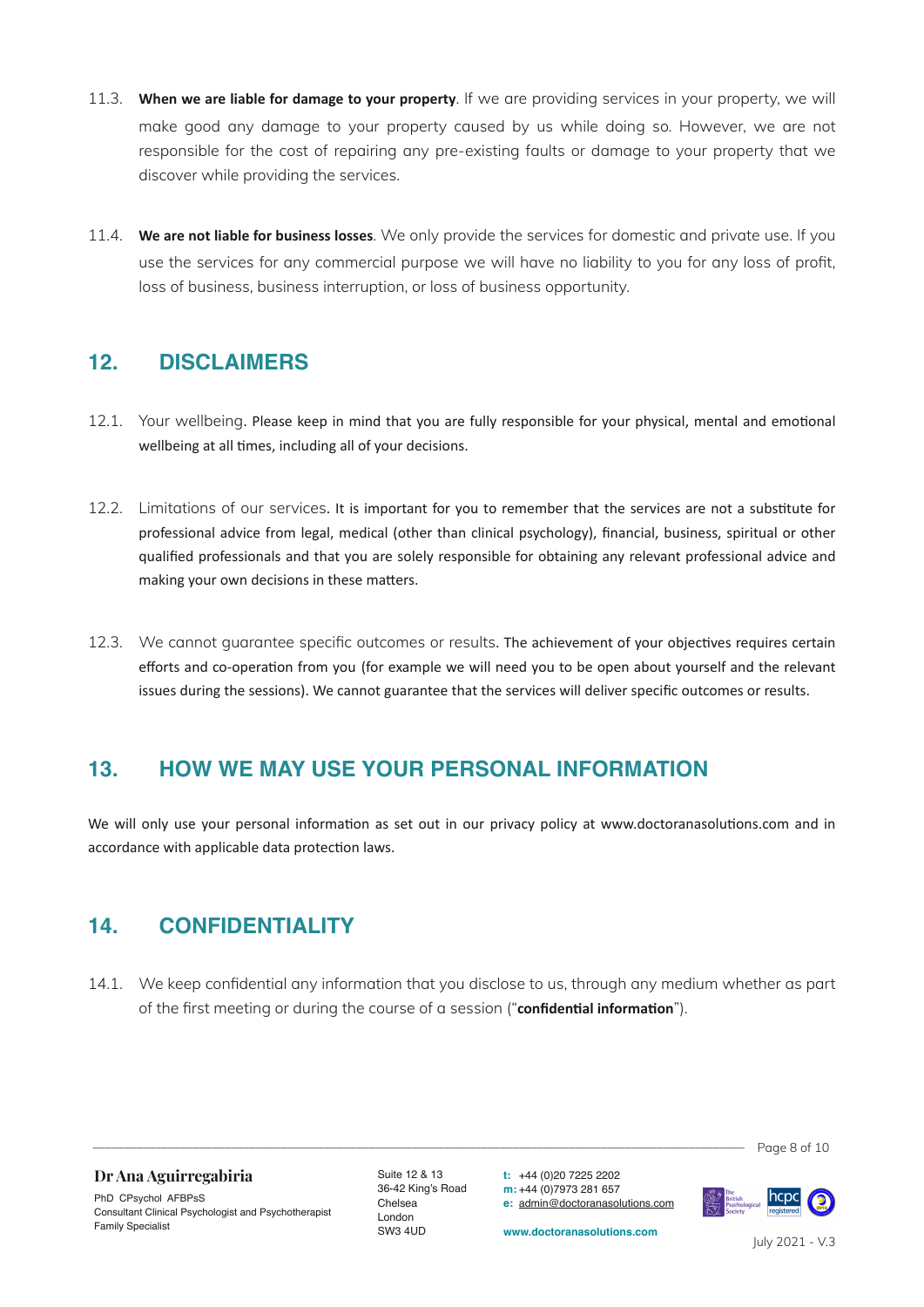- 14.2. We will only disclose your confidential information to those of our staff (i.e. employees and contractors) that need to know it in order to carry out the services or to the extent required by law, a court of competent jurisdiction or any governmental or regulatory authority.
- 14.3. The above said, there will be times where we consider it necessary to liaise with third parties or your family members about your care. Similarly, you may find it helpful for us to disseminate reports to other professionals or experts on your behalf. In particular, we may disclose your confidential information to:
	- 14.3.1. a relevant medical professional if we reasonably believe that you may be at risk to yourself or the safety of others; or
	- 14.3.2. the police if you disclose information about any activity that we reasonably believe to be criminal.
- 14.4. Prior to making a disclosure pursuant to clause 14.3.1, we will (at our sole discretion) discuss with you the amount and type of information to be disclosed.
- 14.5. Notwithstanding clause 14.4, we may disclose your confidential information to any third party without prior consultation or permission in exceptional circumstances as deemed appropriate in our professional opinion.

#### **15. SESSION RECORDINGS**

We make audio recordings of the sessions. We may make audio recordings of in-person sessions or video recordings of sessions held online via video conference so that we can listen to or watch back over a session to enhance your assessment and intervention. Our notes and recordings are stored in a confidential manner subject to clause 14.

#### **16. OTHER IMPORTANT TERMS**

16.1. **We may transfer this agreement to someone else**. We may transfer our rights and obligations under these terms to another organisation. We will always tell you in writing if this happens and we will ensure that the transfer will not affect your rights under the contract. If you are unhappy with the transfer you may contact us to end the contract within thirty (30) days of us telling you about it and we will refund you any payments you have made in advance for services not provided.

 $\overline{P}$  Page 9 of 10

#### **Dr Ana Aguirregabiria**

PhD CPsychol AFBPsS Consultant Clinical Psychologist and Psychotherapist Family Specialist

Suite 12 & 13 36-42 King's Road Chelsea London SW3 4UD

**t:** +44 (0)20 7225 2202 **m:** +44 (0)7973 281 657 **e:** [admin@doctoranasolutions.com](mailto:admin@doctoranasolutions.com)

**www.doctoranasolutions.com**